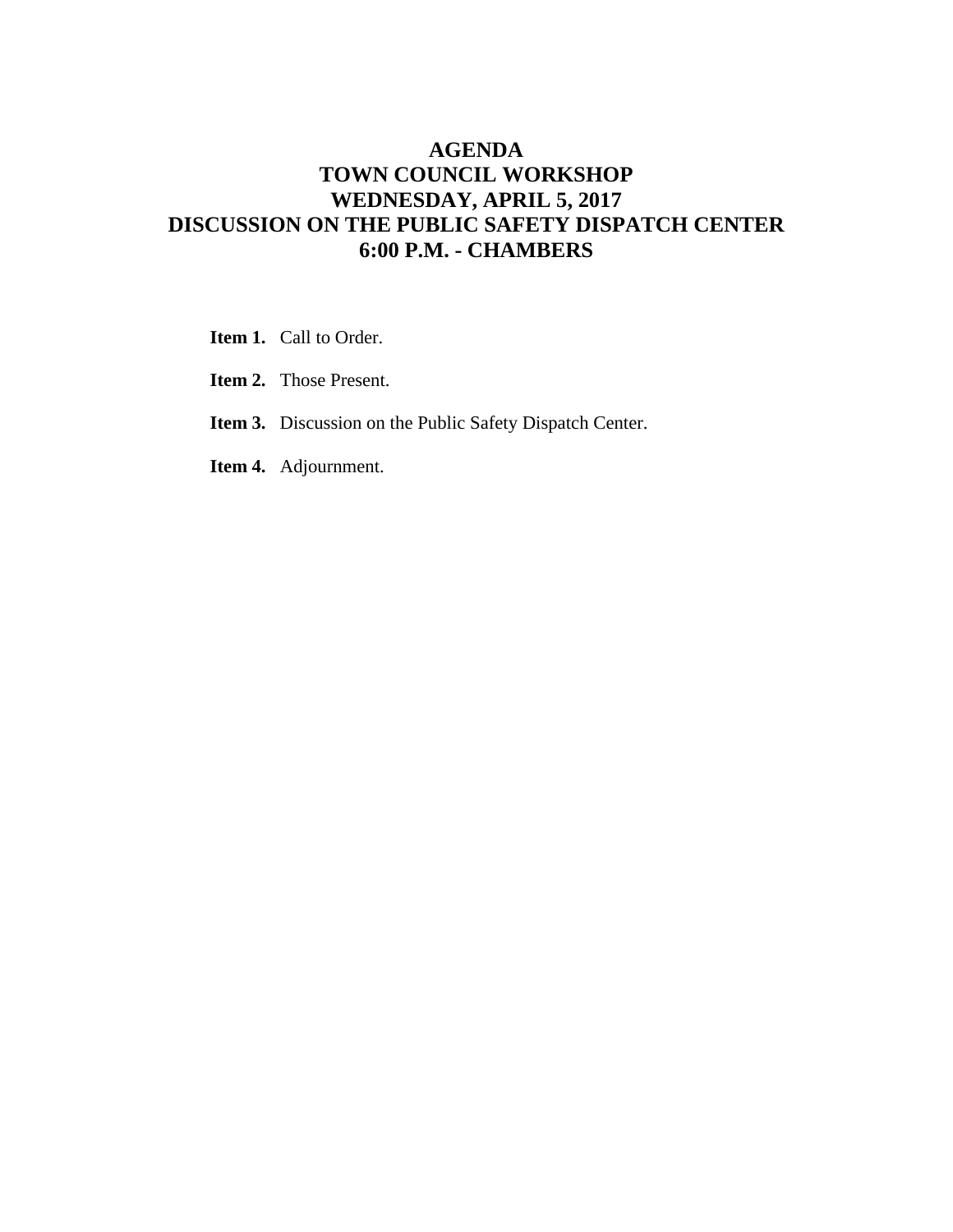#### **Town of Scarborough**

#### Town Manager's Office Memorandum

| To: | Scarborough Town Council         |
|-----|----------------------------------|
|     | From: Thomas J. Hall             |
| Re: | Dispatch/Communications Workshop |

Date: March 31, 2017

A workshop has been scheduled for Wednesday, April 5 at 6:00 PM to review and discuss our locally-supported dispatch. This matter has been considered through the years, most recently in 2012, with the future public safety needs under review it seems appropriate to check in again.

As the needs of a combined public safety building is considered by the Ad Hoc Committee, an essential component of the exercise is to conduct a thorough space needs analysis. This exercise involves detailed interviews with staff, consultation with the design consultant, review of industry standards, and anticipation of future needs. A central component of a public safety facilities is the communications center. This component plays equal purposes to Police and Fire functions and by design is located in a central area in order to equally accessible to public safety personnel and the public. As we consider the "needs" of a combined police and fire public safety complex, and given the likely central location of a communications center, it is essential to revisit this matter now and determine if local dispatch is the preferred option for the future.

Scarborough enjoys a long, rich history in locally-supported, combined dispatch. In fact, Scarborough created one of the first combined (meaning police, fire and EMA) centers in 1972 and we have continued this practice ever since. Throughout the years there have been discussions among the elected officials whether local dispatch should be supported, or alternatives should be considered. Typically these discussions have focused on cost and quality of services and each time the matter has been discussed it has been supported. Interestingly, dispatch is one of the only municipal services for which there are ready-made alternatives. The alternatives that are typically considered either involve sharing services with another municipality or Cumberland County Regional Communications Center (CCRCC). As we consider viable alternatives currently available, the only option that can be considered is contracting with CCRCC.

The Police and Fire Chiefs have conducted a complete evaluation of the CCRCC option. Such evaluation considers the complete expected costs include software and data conversion and communications infrastructure that would be required as part of the contract with CCRCC. This evaluation will focus on the economic and operational aspects of the operation.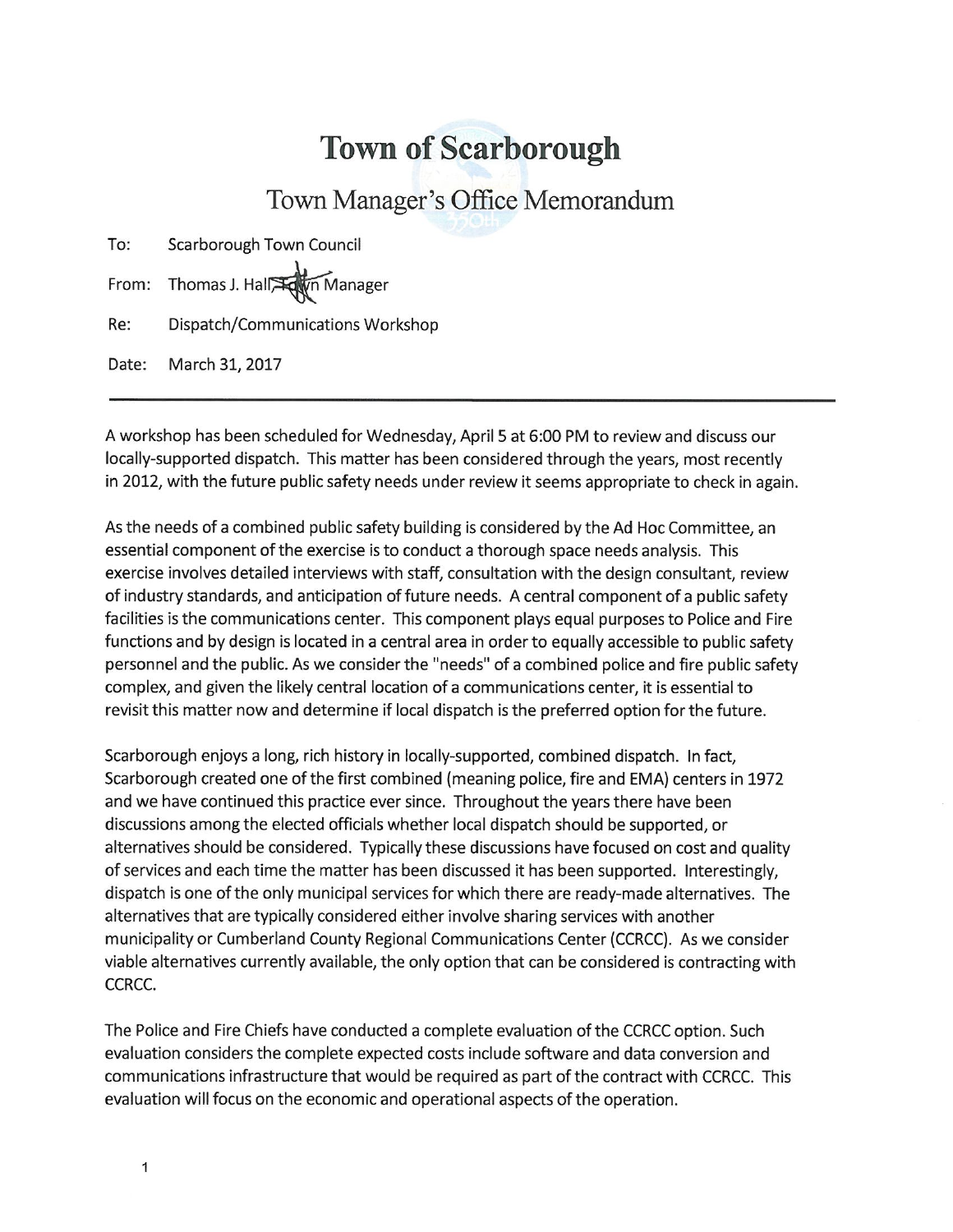# Scarborough Public Safety

### Town Council Workshop Public Safety Dispatch April 2017



Scarborough Public Safety Dispatch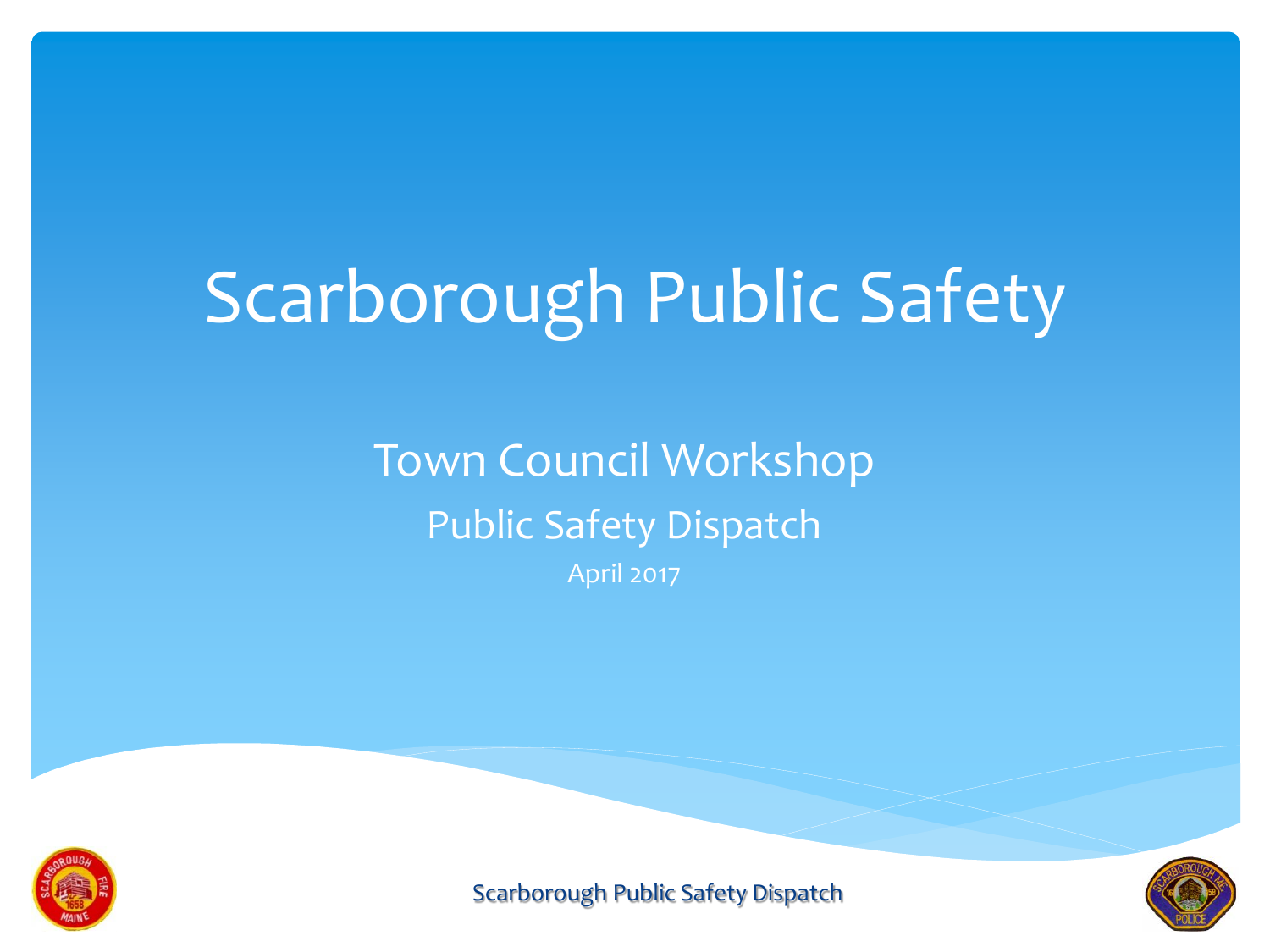# Why Are We Here

- Proactive vs. reactive discussion / policy decision due to the timing of the Public Safety Building Committee project
- \* Recognize there are other options for providing these services that should be explored
- Analyze some of the operational & economical impacts of outsourcing dispatch services





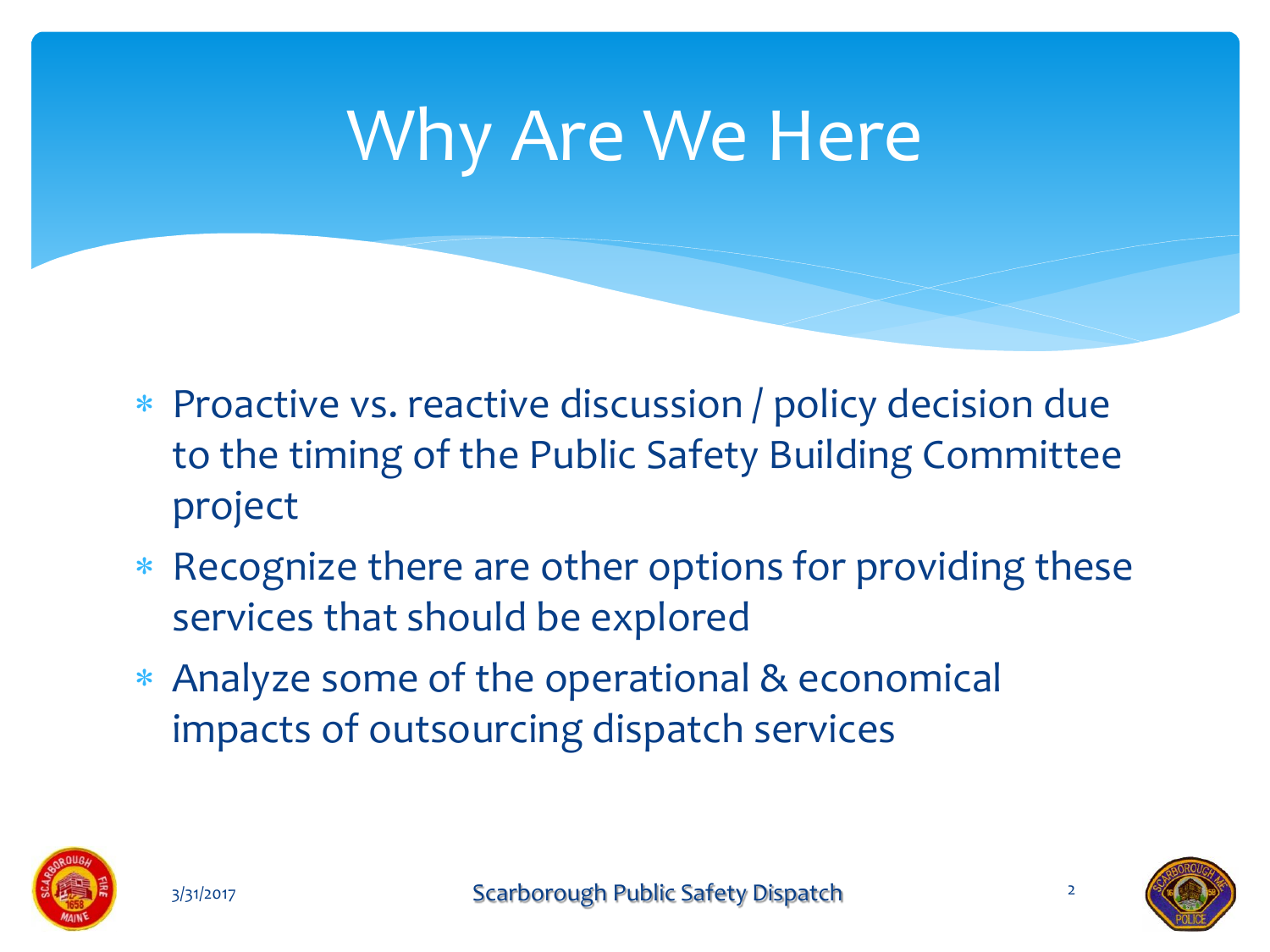# Positives for Local Dispatch

- \* Scarborough one of 1<sup>st</sup> joint public safety centers 1972
	- Nearly 50 years of local experience
	- 106 yrs. combined dispatch experience 3 veteran employees
	- Local knowledge vs. known liability issues with dup. street names
- Critical primary contact with the public & our responders
	- Officer & First Responder safety / safety of public seeking help
- General public safety due to 24/7 presence at the PSB
	- Domestic violence / custody disputes / road rage incidents
	- Drive up medical emergencies / Operation Hope / reports / permits
	- Council goal to improve communications / customer service



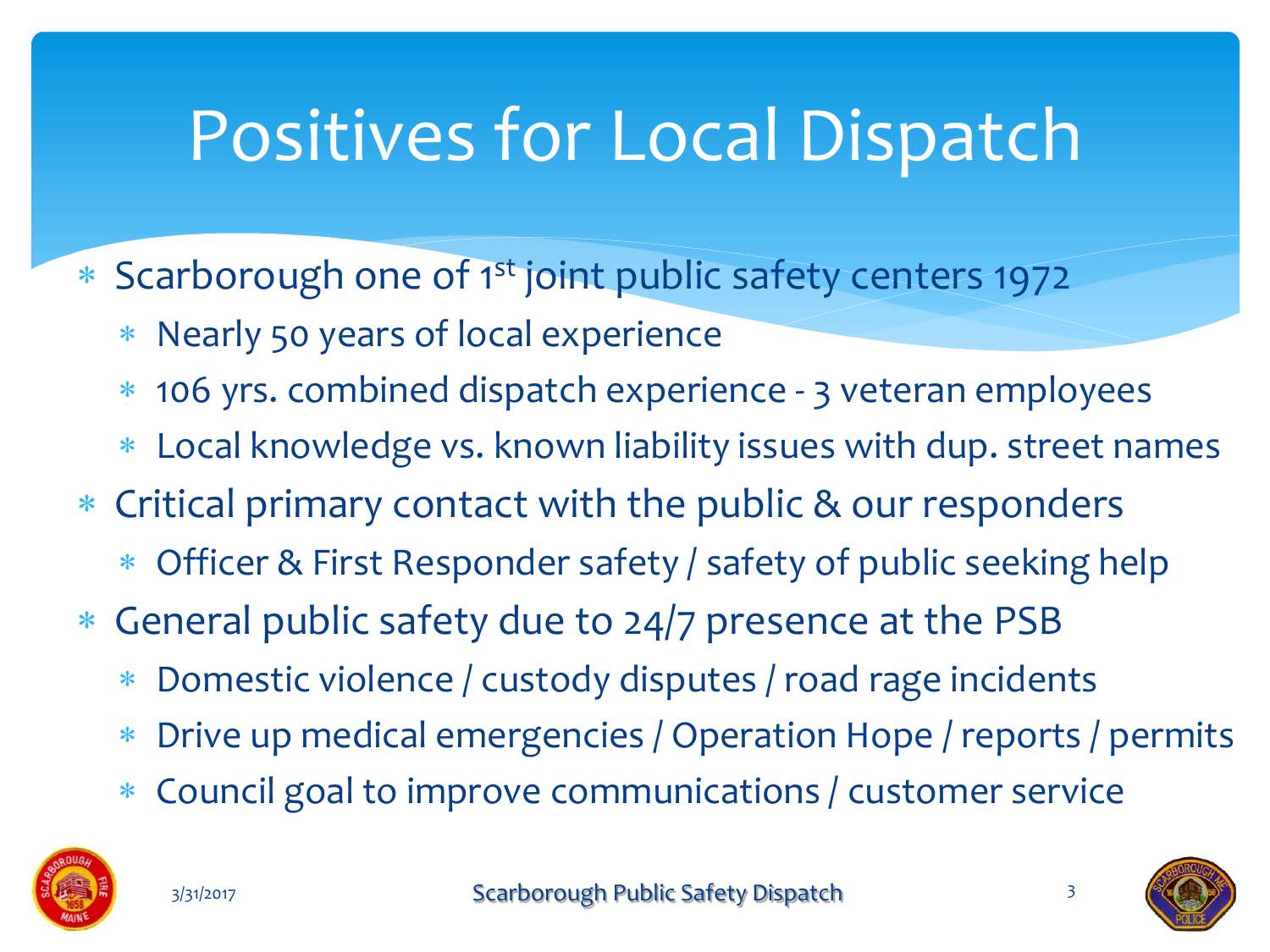# Challenges with Consolidation

- Lack of 24/7 presence in the lobby for emergencies
- \* Required use of auto attendant vs. live operator for business calls
- Would require extensive conversion of records management software systems to new system
- Municipal fire alarm system monitoring (87 facilities)
- EOC coordination during natural & manmade disasters
- Video monitoring of schools & other municipal facilities
- Monitoring & serving mutual aid & other departments (public works, community services, SSD, school buses)





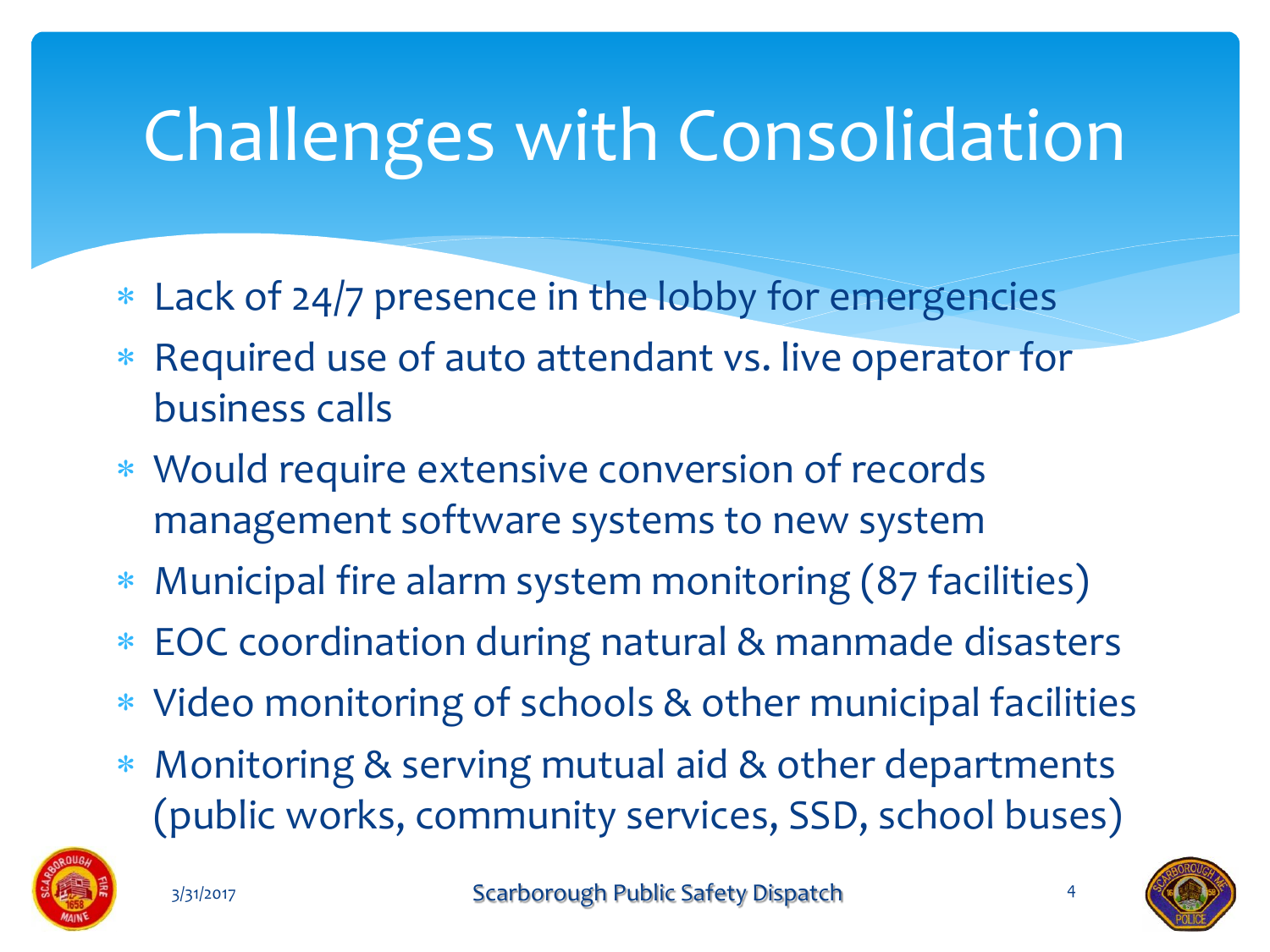# Demographics

- \* As of 2008 Scarborough 9<sup>th</sup> largest community in ME
	- State Planning Office projects we will likely pass Brunswick, Sanford, Biddeford, & So. Portland soon
- Multi-tenant residential, commercial, & other growth
- Calls for service continue to rise
- Our volume will be a major increase to the CCRCC far outpacing many if not all of their other clients



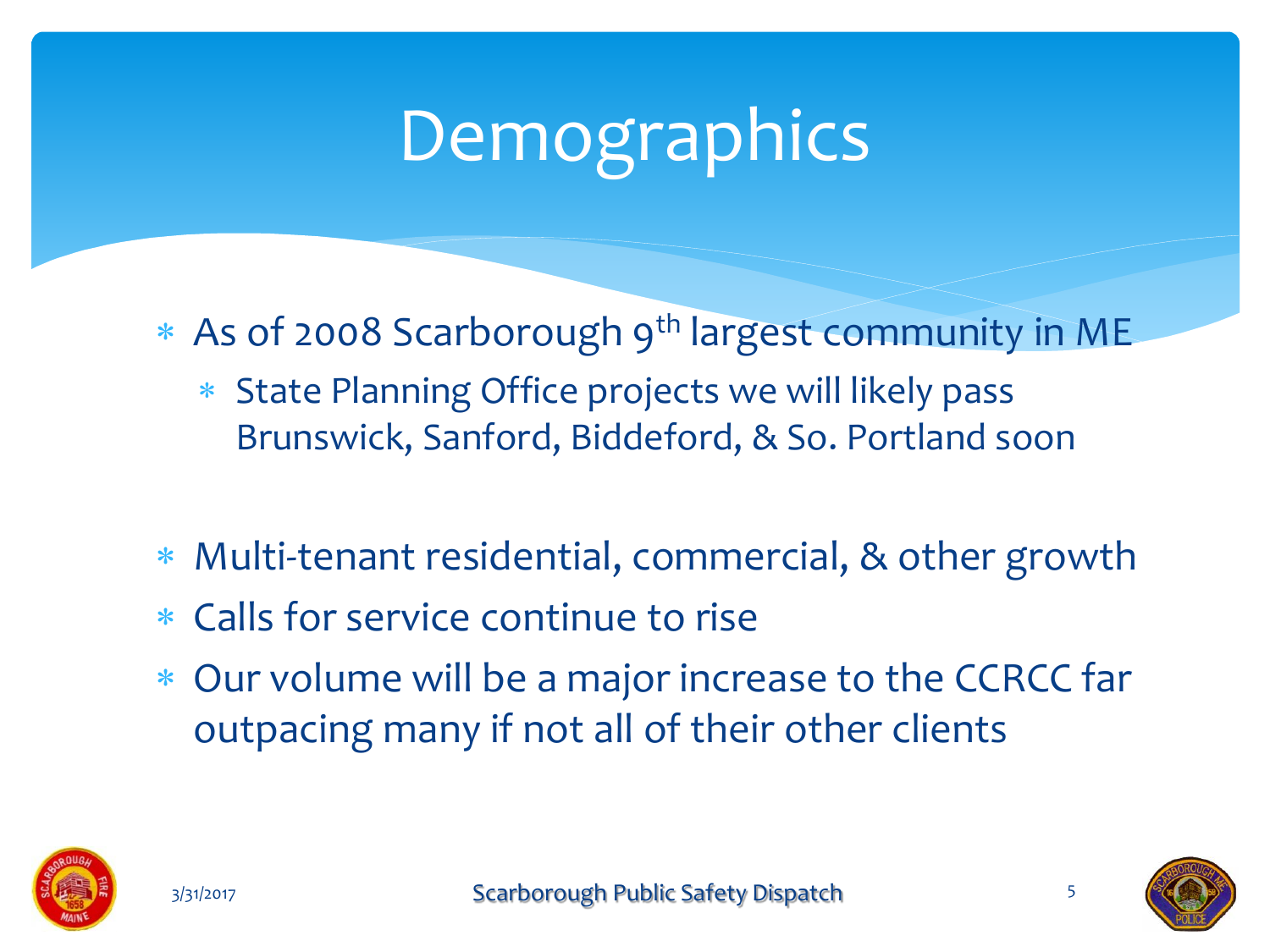# Financial Considerations

- The proposed CCRCC contract is 420,894 in year 1 with 3% increases for each of the following two years. This contract would not provide any physical presence in the building.
- The cost for a presence in the building would range from a minimum of a day and evening receptionist 165,040 to a recommended option of twenty four hour coverage at a higher support level 321,677.





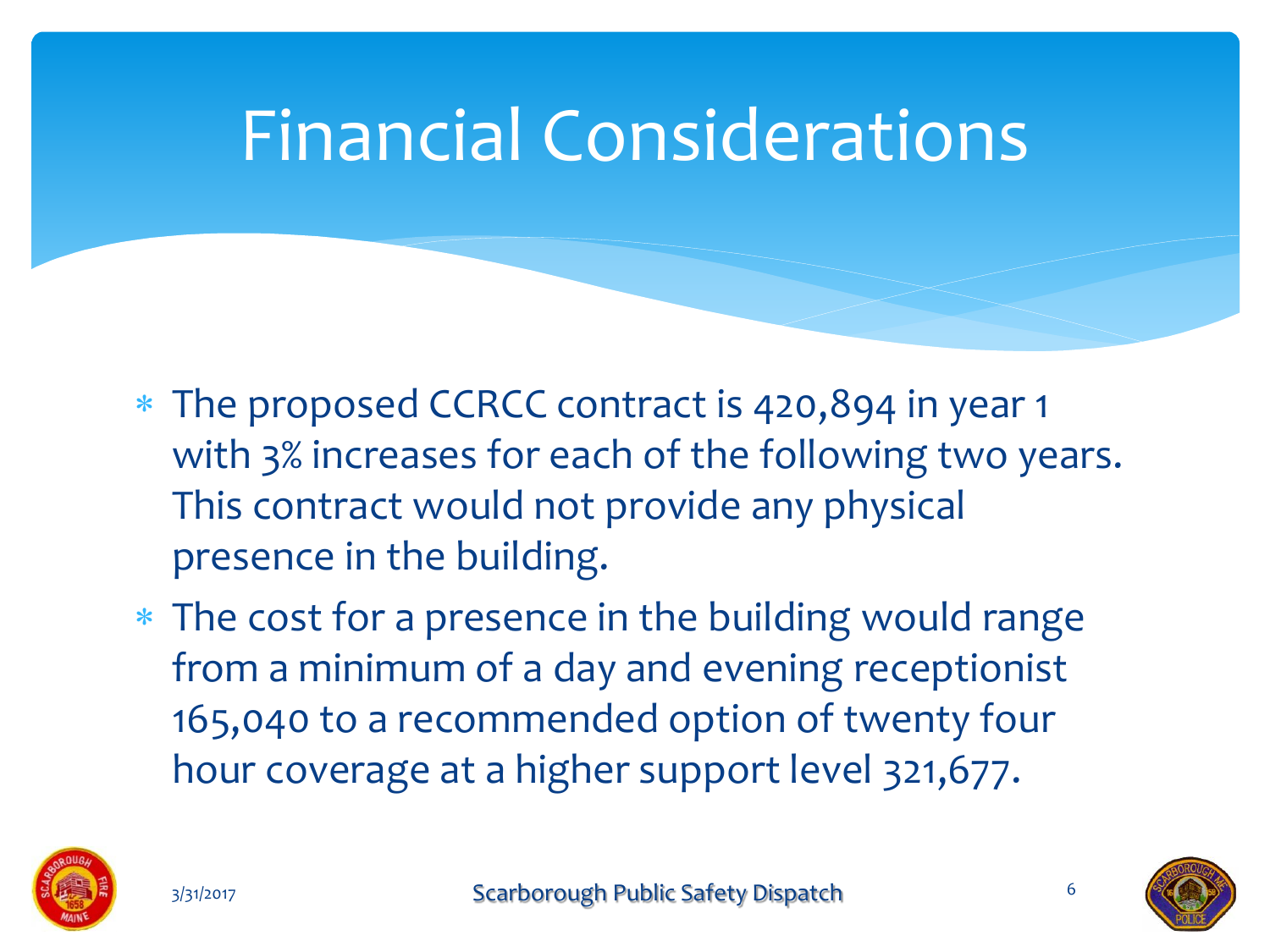## Financial Considerations Cont.

- At the least, in order to provide level services, we would need to couple the CCRCC contract 420,894 with a 24 hour receptionist presence in the building 275,067 for a total cost of 695,961.
- Our FY18 budget proposal allocates 718,639 for the dispatch services to Scarborough alone. This is a difference of 22,678.





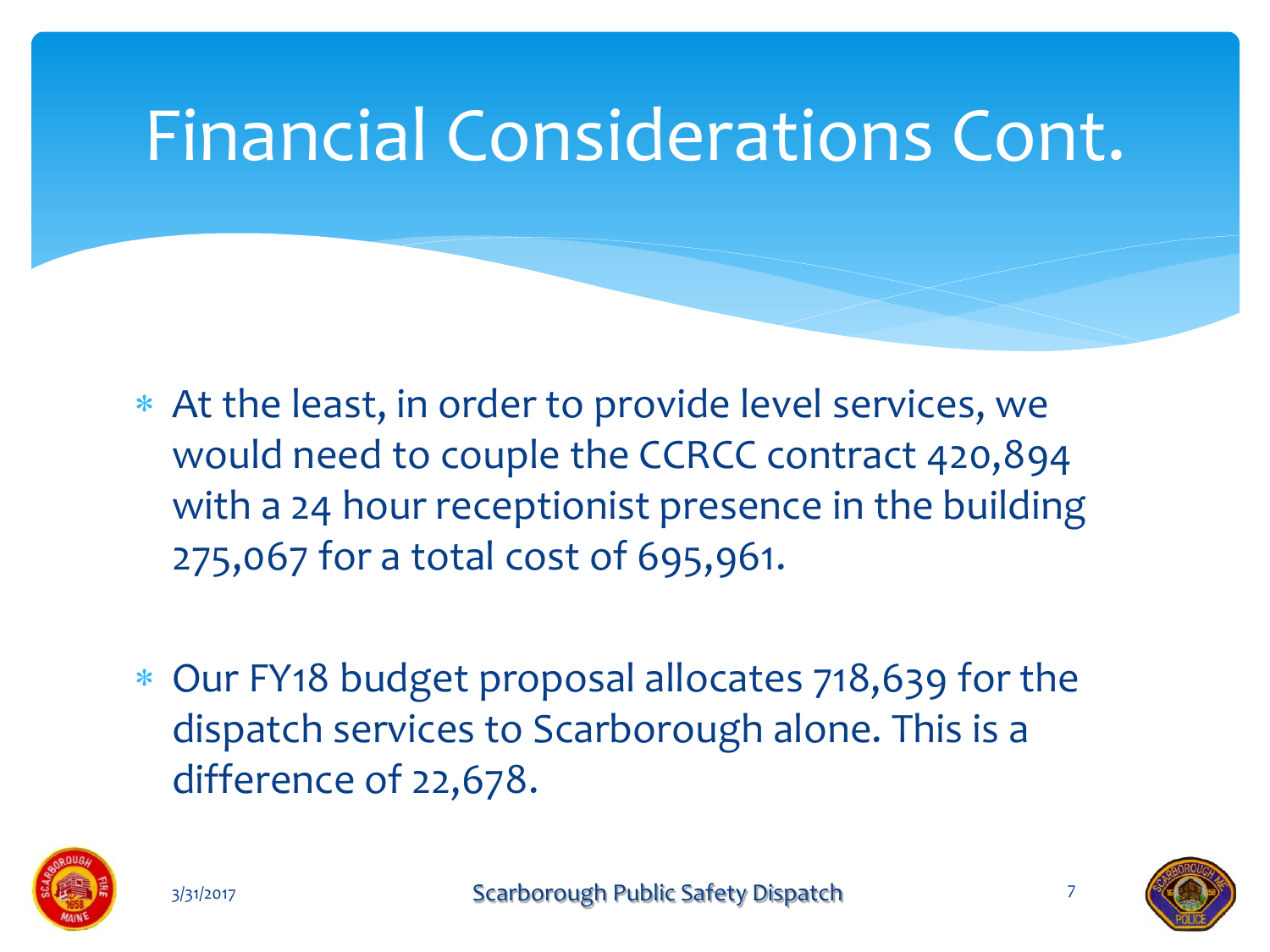# Financial Considerations Cont.

- Our IT Director has identified at the very least 13,200 in recurring annual costs, which further reduces the difference to 9,478.
- \* In addition to the recurring costs, the IT department has also identified at least 107,500 in start-up costs.
- An additional consideration would be the unknown cost of unemployment / severance packages.





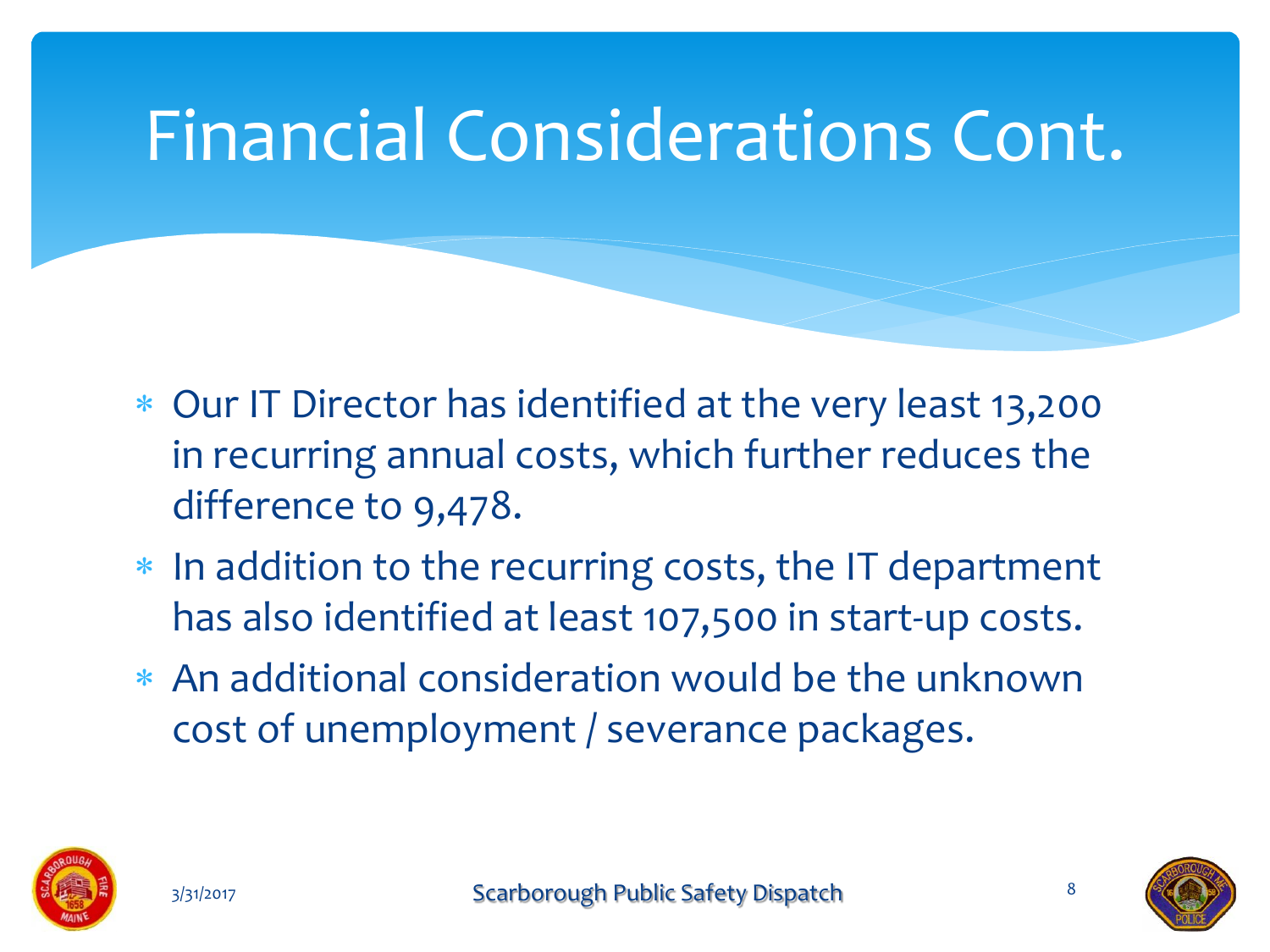# Summary

- There's no question dispatch services can be consolidated
- What level of service do the citizens of Scarborough want?
- Are the net projected savings worth the reduction in services to the citizens, first responders & other departments?
	- Using a projected annual difference of 9,478, the mil rate change would be .002
	- On a 300,000 home this impact would be .57 annually, .05 monthly, or .01 weekly.